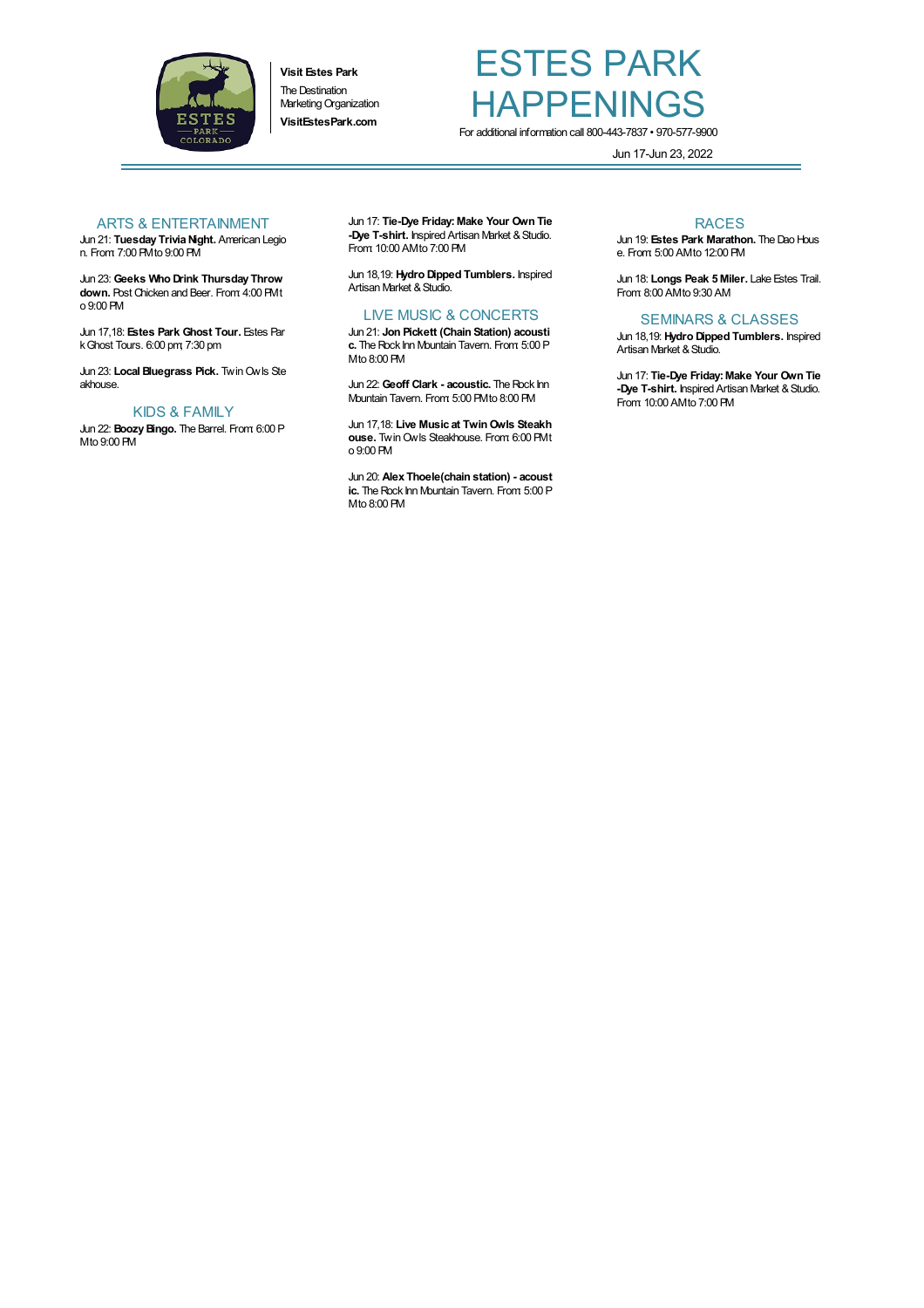

**Visit Estes Park The Destination** Marketing Organization **VisitEstesPark.com**

# ESTES PARK HAPPENINGS For additional information call 800-443-7837 • 970-577-9900

Jun 24-Jun 30, 2022

#### ARTS & ENTERTAINMENT

Jun 28: **Tuesday TriviaNight.** American Legio n. From: 7:00 PMto 9:00 PM

Jun 30: **Geeks Who Drink Thursday Throw down.** Post Chicken and Beer. From: 4:00 PMt o 9:00 PM

Jun 24,25: **Estes Park Ghost Tour.** Estes Par kGhost Tours. 6:00 pm; 7:30 pm

Jun 24,25,26: **Rocky Mountain Shootout & Mutton Bustin.** Estes Park Events Complex.

Jun 24,28: **Acrylic Pour Painting Class.** Inspi red Artisan Market & Studio. From: 6:00 PMto 7: 00 PM

Jun 25,27,29: **Acrylic Pour Painting Class.** In spired Artisan Market & Studio. From: 11:00 PM to 12:00 PM

Jun 26: **Acrylic Pour Painting Class.** Inspired Artisan Market & Studio. From 4:00 AMto 5:00 PM

Jun 25,27: **Alcohol Ink Landscape Class.** In spired Artisan Market & Studio. From 1:00 PMt o 2:00 PM

Jun 24: **Alcohol Ink Landscape Class.** Inspir ed Artisan Market & Studio. From 4:00 PM to 5: 00 PM

Jun 24,29: **Inktense Totebag Class.** Inspired Artisan Market & Studio. From 1:00 PMto 2:30 PM

Jun 28: **Inktense Totebag Class.** Inspired Ar tisan Market & Studio. From 4:00 PMto 5:30 PM

Jun 26,30: **Felted Hummingbirds Class.** Ins pired Artisan Market & Studio. From: 11:00 AMt  $0.12:30$  PM

Jun 27: **Felted Hummingbirds Class.** Inspire d Artisan Market & Studio. From 4:00 PM to 5:3 0 PM

Jun 25: **Felted Hummingbirds Class.** Inspire d Artisan Market & Studio. From: 6:00 PM to 7:3 0 PM

Jun 26: **FusedGlass Necklace Class.** Inspire d Artisan Market & Studio. From 1:00 PM to 2:3 0 PM

Jun 24: **FusedGlass Necklace Class.** Inspire d Artisan Market & Studio. From 11:00 AMto 1 2:30 PM

Jun 30: **FusedGlass Necklace Class.** Inspire d Artisan Market & Studio. From: 6:00 PM to 7:3 0 PM

Jun 26: **'My Favorite Things' Birdhouse Col** lage Class. Inspired Artisan Market & Studio. F rom: 6:00 PMto 7:30 PM

Jun 28: **'My Favorite Things' Birdhouse Col lage Class.** Inspired Artisan Market & Studio. F rom: 1:00 PMto 2:30 PM

Jun 30: **'My Favorite Things' Birdhouse Col** lage Class. Inspired Artisan Market & Studio. F rom: 4:00 PMto 5:30 PM

Jun 30: **Pryography Wood Burning Wall Han** ging Class. Inspired Artisan Market & Studio. F

#### FESTIVALS & SPECIAL EVENT S

Jun 27: **FILManthropy Summer Film Series .** Performance ParkAmphitheater. From: 5:30 P Mto 10:00 PM

### KIDS & FAMILY

Jun 27: **FILManthropy Summer Film Series .** Performance ParkAmphitheater. From: 5:30 P Mto 10:00 PM

Jun 27: **Pryography Wood Burning Wall Han** ging Class. Inspired Artisan Market & Studio. F rom: 6:00 PMto 7:30 PM

Jun 28: **Pryography Wood Burning Wall Han** ging Class. Inspired Artisan Market & Studio. F rom: 11:00 AMto 12:30 PM

Jun 25: **Pryography Wood Burning Wall Han** ging Class. Inspired Artisan Market & Studio. F rom: 4:00 PMto 5:30 PM

Jun 30: **Pryography Wood Burning Wall Han** ging Class. Inspired Artisan Market & Studio. F rom: 1:00 PMto 2:30 PM

Jun 30: **'My Favorite Things' Birdhouse Col** lage Class. Inspired Artisan Market & Studio. F rom: 4:00 PMto 5:30 PM

Jun 28: **'My Favorite Things' Birdhouse Col** lage Class. Inspired Artisan Market & Studio. F rom: 1:00 PMto 2:30 PM

Jun 26: **'My Favorite Things' Birdhouse Col** lage Class. Inspired Artisan Market & Studio. F rom: 6:00 PMto 7:30 PM

Jun 30: **FusedGlass Necklace Class.** Inspire d Artisan Market & Studio. From: 6:00 PM to 7:3 0 PM

Jun 24: **FusedGlass Necklace Class.** Inspire d Artisan Market &Studio. From: 11:00 AMto 1 2:30 PM

Jun 26: **FusedGlass Necklace Class.** Inspire d Artisan Market & Studio. From: 1:00 PMto 2:3 0 PM

Jun 25: **Felted Hummingbirds Class.** Inspire d Artisan Market & Studio. From: 6:00 PM to 7:3 0 PM

Jun 27: **Felted Hummingbirds Class.** Inspire d Artisan Market & Studio. From 4:00 PM to 5:3 0 PM

Jun 26,30: **Felted Hummingbirds Class.** Ins pired Artisan Market & Studio. From: 11:00 AMt o 12:30 PM

Jun 28: **Inktense Totebag Class.** Inspired Ar tisan Market & Studio. From 4:00 PMto 5:30 PM

Jun 24,29: **Inktense Totebag Class.** Inspired Artisan Market & Studio. From 1:00 PMto 2:30 PM

Jun 24: **Alcohol Ink Landscape Class.** Inspir ed Artisan Market & Studio. From 4:00 PM to 5: 00 PM

Jun 25,27: **Alcohol Ink Landscape Class.** In spired Artisan Market & Studio. From 1:00 PMt o 2:00 PM

Jun 29: **Geoff Clark - acoustic.** TheRock Inn Mountain Tavern. From: 5:00 PMto 8:00 PM

Jun 30: Tumbledown Shack duo. The Rock I nn Mountain Tavern. From: 5:00 PMto 8:00 PM

Jun 27: **Alex Thoele(chain station) - acoust** ic. The Rock Inn Mountain Tavern. From: 5:00 P Mto 8:00 PM

Jun 28: **AcousticOpen Mic - Best Act Wins \$50.** Cousin Pat's Pub and Grill.

#### SEMINARS & CLASSES

Jun 28: **Pryography Wood Burning Wall Han** ging Class. Inspired Artisan Market & Studio. F rom: 11:00 AMto 12:30 PM

Jun 27: **Pryography Wood Burning Wall Han** ging Class. Inspired Artisan Market & Studio. F rom: 6:00 PMto 7:30 PM

Jun 26: **FusedGlass Necklace Class.** Inspire d Artisan Market & Studio. From: 1:00 PM to 2:3 0 PM

Jun 24: **FusedGlass Necklace Class.** Inspire d Artisan Market & Studio. From 11:00 AMto 1 2:30 PM

Jun 30: **FusedGlass Necklace Class.** Inspire d Artisan Market & Studio. From: 6:00 PMto 7:3 0 PM

Jun 26: **'My Favorite Things' Birdhouse Col** lage Class. Inspired Artisan Market & Studio. F rom: 6:00 PMto 7:30 PM

Jun 28: **'My Favorite Things' Birdhouse Col lage Class.** Inspired Artisan Market & Studio. F rom: 1:00 PMto 2:30 PM

Jun 30: **'My Favorite Things' Birdhouse Col lage Class.** Inspired Artisan Market & Studio. F rom: 4:00 PMto 5:30 PM

Jun 30: **Pryography Wood Burning Wall Han** ging Class. Inspired Artisan Market & Studio. F rom: 1:00 PMto 2:30 PM

Jun 25: **Pryography Wood Burning Wall Han** ging Class. Inspired Artisan Market & Studio. F rom: 4:00 PMto 5:30 PM

Jun 24,28: **Acrylic Pour Painting Class.** Inspi red Artisan Market & Studio. From 6:00 PMto 7: 00 PM

Jun 25,27,29: **Acrylic Pour Painting Class.** In spired Artisan Market & Studio. From: 11:00 PM to 12:00 PM

Jun 24: **Tie-Dye Friday:Make Your Own Tie -Dye T-shirt.** Inspired Artisan Market & Studio. From: 10:00 AMto 7:00 PM

Jun 25,26: **Hydro Dipped Tumblers.** Inspired Artisan Market & Studio.

Jun 26: **Acrylic Pour Painting Class.** Inspired Artisan Market & Studio. From 4:00 AMto 5:00 PM

Jun 25,27: **Alcohol Ink Landscape Class.** In spired Artisan Market & Studio. From: 1:00 PMt o 2:00 PM

Jun 24: **Alcohol Ink Landscape Class.** Inspir ed Artisan Market & Studio. From 4:00 PM to 5: